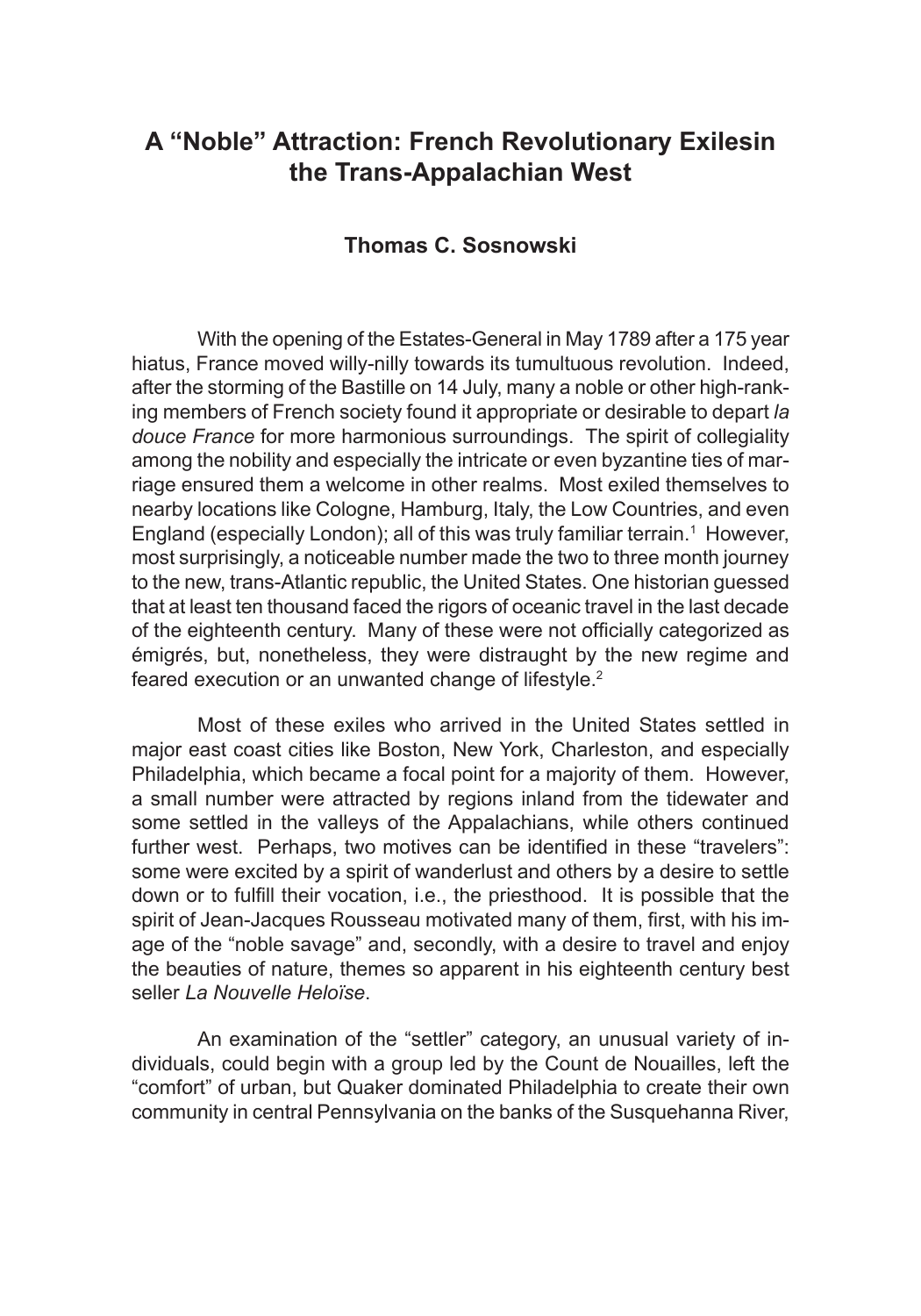a settlement they named Azilum. For them it was truly a sort of asylum from the English and Quaker dominated culture of Philadelphia and the depravities, as they perceived them, of the revolution in France.<sup>3</sup> Here they created a settlement that depended on the soil (perhaps in the spirit of the physiocrats) as it did it in Old Regime France, but without the amenities of feudalism's remnants. Even the émigré La Rochefoucauld-Liancourt, the inveterate traveler who visited them, predicted its demise, especially because of the lack of friendly connections with the anglophones who resided nearby.<sup>4</sup> Nonetheless, the Nouailles contingent attempted to create an anachronistic community where the residents gathered at least weekly for their salons, attired in the best of their Old Regime wardrobes. They even constructed, most probably with the physical assistance of their non-French neighbors, a *Grande Maison* that, according to local legend, would house Marie-Antoinette upon her escape from the Conciergerie in Paris. That building was no mere log cabin, the recently developed form of domestic architecture in frontier America, but rather a clapboard, two-storey structure boasting many a glass window. Too bad it did not survive long this fascinating community.<sup>5</sup> Obviously, the ex-queen never escaped and became a martyr to royalism at the guillotine. However, as France began to shed its revolutionary garments, the exiles at Azilum turned their attention to *la douce France* that either welcomed them or, at the very least, did not want to persecute them. Azilum quickly disappeared and only a few "settlers" remained who melded into the local anglophone community by the early 1800s.

The "settler" category should also include those who "purchased" lands during frenetic 1789 and 1790 in the Ohio Valley downstream from the newly organized community of Marietta, itself named after the French queen. Gallipolis, i.e., city of the Gauls, was advertised in France and especially Paris as the future capital of the United States where the quality of tobacco was superior to that of Virginia and the weight and size of the fish in the rivers was beyond comprehension. The swindle of William Playfair (what a misnomer for a surname!) with the duping of the naïve Joel Barlow (author of the bombastic *Columbiad*, an epic poem which he hoped would be the U.S. equivalent of Rome's *Aeneid*) encouraged hundreds, maybe more than five hundred, to relocate on the banks of the Ohio River. In good faith, these unsuspecting French were aroused by this propaganda to secure their futures in the New World. When they arrived and discovered the paper worth of their claims, they were fortunately rewarded with lands by the Ohio Company, which founded Marietta only a few years earlier. Any excitement that might have remained after the arduous journey to the Valley must have been squelched when the emigrants faced the rigors of frontier living, i.e.,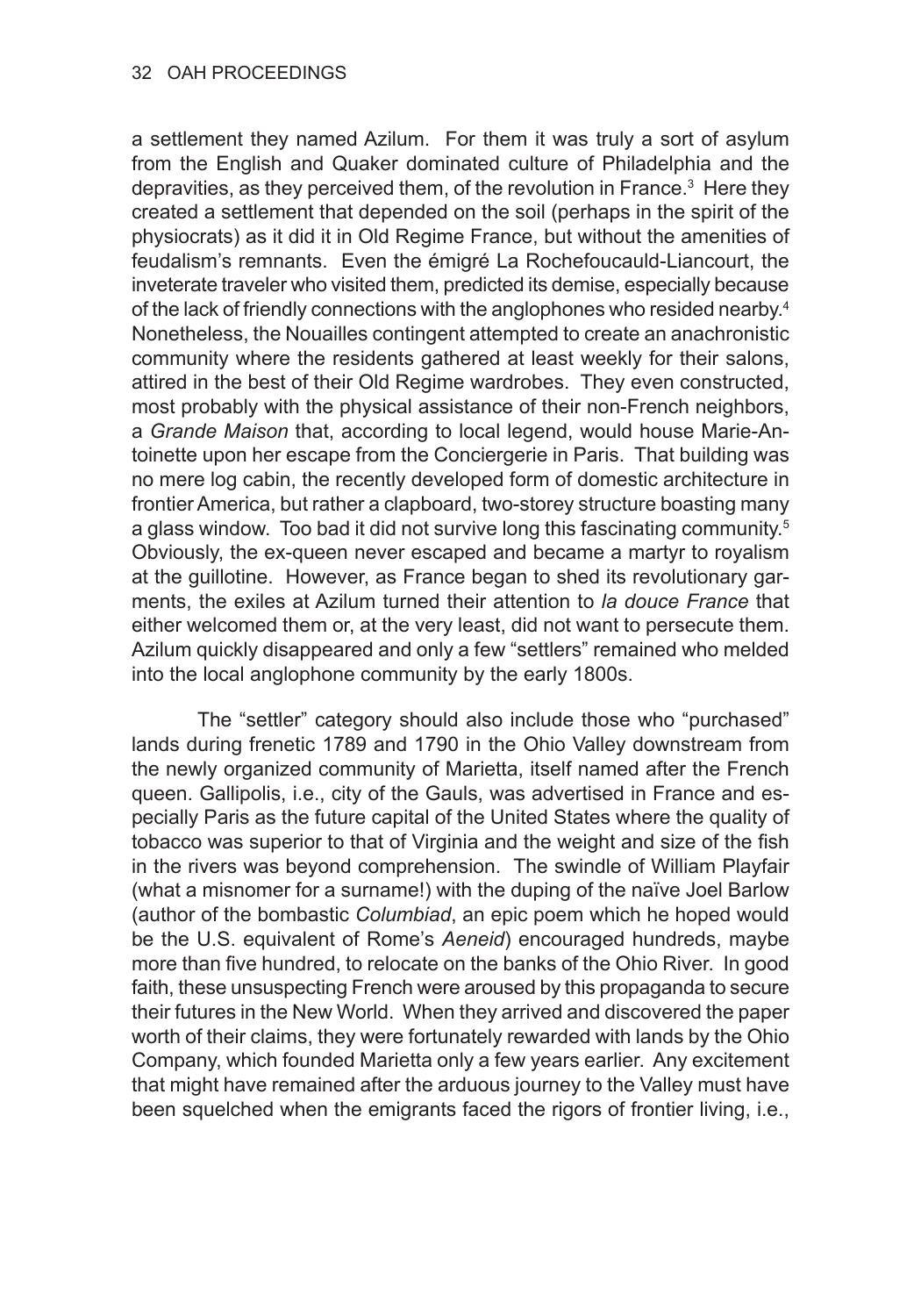how to tame the wilderness. When the Duke of La Rochefoucauld-Liancourt arrived a few years later, he rightly predicted the demise of the settlement<sup>6</sup>. In fact, it was the same judgment he made about Azilum. His antennae on the future in these two situations proved true.

And should the Duke have met Lezay-Marnésia, he would have castigated him for his bizarre plans for the Ohio Valley. As a high-ranking noble, he dreamed of creating a truly anachronistic community, which he dubbed St. Pierre. Here the spirit of his ultra-conservative Catholicism would reign supreme and a reformed relative of "feudalism" would permeate the social and political structure. His enthusiasm for the region and his proposals evidently did not gain favor across the Atlantic because no settlement resulted from his curious *Lettres*. For him, the U.S. West meant an escape from the uncertainties of contemporary France and the Rousseauean wilderness provided a relief, at least philosophically.7

Several exiles traveled west to "round off" their understanding of the new United States and to satisfy their desire for travel. Their noble and literary background made them most probably susceptible to pre-revolutionary salon enthusiasm for the "noble savage" and other romantic nonentities. At least three should be identified: Louis Philippe, the Duke of Orléans and future "bourgeois" king of the French; Talleyrand, the former *Ancien Régime*  bishop and incredible political survivor of the ever-changing French political scene; and Châteaubriand, the youthful noble yet to publish his first romantic novel.

Political and social instability in France encouraged the future novelist René de Châteaubriand to travel to the United States in 1791 where he sojourned only some nine months. His "enlightened" spirit at this time included atheism, but he did travel with several Sulpician priests who were persuaded by the Catholic bishop, John Carroll, to settle in Baltimore and organize the first seminary in the new American diocese. Châteaubriand's major foray across the Allegheny Mountains took him to Niagara Falls which already entered the "must" list of the audacious traveler. In his *Travels in America*, he gives the reader an impression of extensive travel in the West, i.e., the Ohio country, including regions around Chillicothe, Ohio. However, with only a short amount of time in the States coupled with the difficulties of transportation, he most probably did not experience all that he claimed. His primary contact with trans-Appalachia was upstate New York where he saw both Indians and what he called the "half-savage" settlers or pioneers. His knowledge of much of the West most probably came from his extensive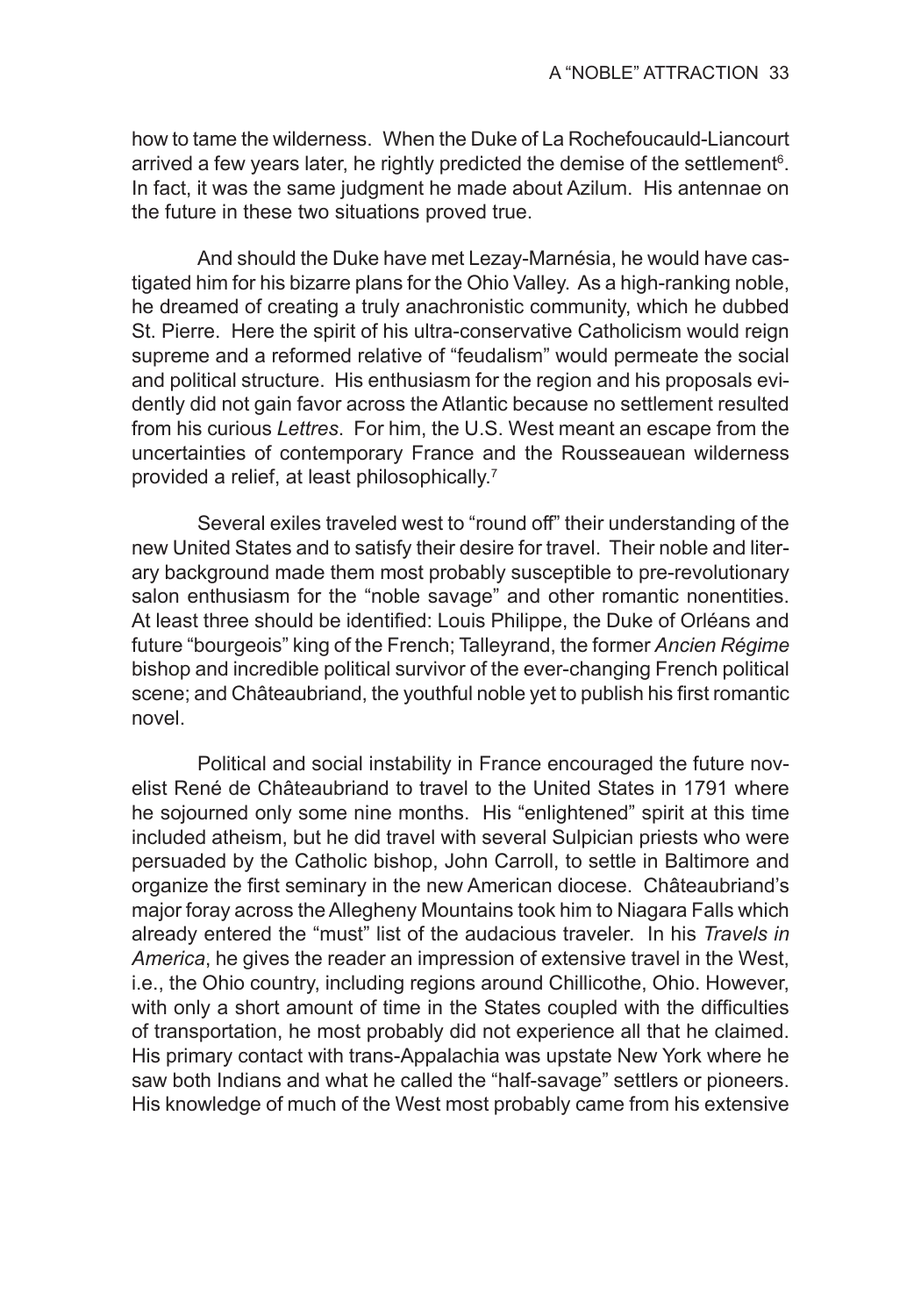readings, which were confused with his reminiscences in the 1820s when he scribed these memoirs. Nonetheless, his experiences gave him a base for several romantic novels, especially *Atala* that propelled him into literary fame. As an exemplar of the romantic era, he followed a storyteller's dictum: "Never let the truth interfere with a good story!"<sup>8</sup>

Unlike Châteaubriand, Louis-Philippe, along with his brothers, truly voyaged extensively in the western marches. Contemporary researchers might wish that he had been more like a John Adams and wrote extensively about his excursions, but, at least, we have a number of diary entries, plus those of the Duke de Montpensier, his brother, who added another dimension to the travels with his paintings. The brothers arrived in the U.S. from Hamburg in September 1796 and departed for Europe in December 1799. Besides visiting other exile communities along the East Coast, they traveled to the Massachusetts province of Maine. In addition, they made two trips across the mountains: first to Niagara Falls and second to New Orleans via the Ohio and Mississippi Rivers. The latter took them through parts of Tennessee and then to a variety of communities like Zanesville, Louisville, Bardstown, Knoxville, and Natchez. Although they dwelt often on the geography and, most notably, the quality of accommodations and food, they, especially Louis-Philippe, were fascinated by the Indians. Obviously, they spent some time with them in Tennessee and commented in some depth on their life styles and languages. He was far more critical of the white settlers than he was of the Native Americans. Too often it appears as if he expected the quality of life among the settlers to be similar to the European Americans along the East Coast. Most probably Rousseau and others prepared him for aboriginal cultures. Many of his comments were insightful and devoid of racial bias. It is a pity his diary ends at Bardstown, Kentucky, well before the end of his travels. $9$ 

Another émigré, the always fascinating Talleyrand, sought asylum in the United States. This elegant noble and conversationalist found most Americans to be boorish in manners. He, like many other visitors, criticized their focus on economic success, which elevated the status and prominence of money in society above birth, a bias that one would expect from the old nobility or gentry. Nonetheless, it must be pointed out that simultaneously this same Talleyrand created a business relationship with Cazenove, a land speculator from the Netherlands in upstate New York, and examined on a number of occasions lands that could be purchased for future profit. He even indicated that he was willing to seek U.S. citizenship if that would be necessary to continue his financial plans. His only travels to the West were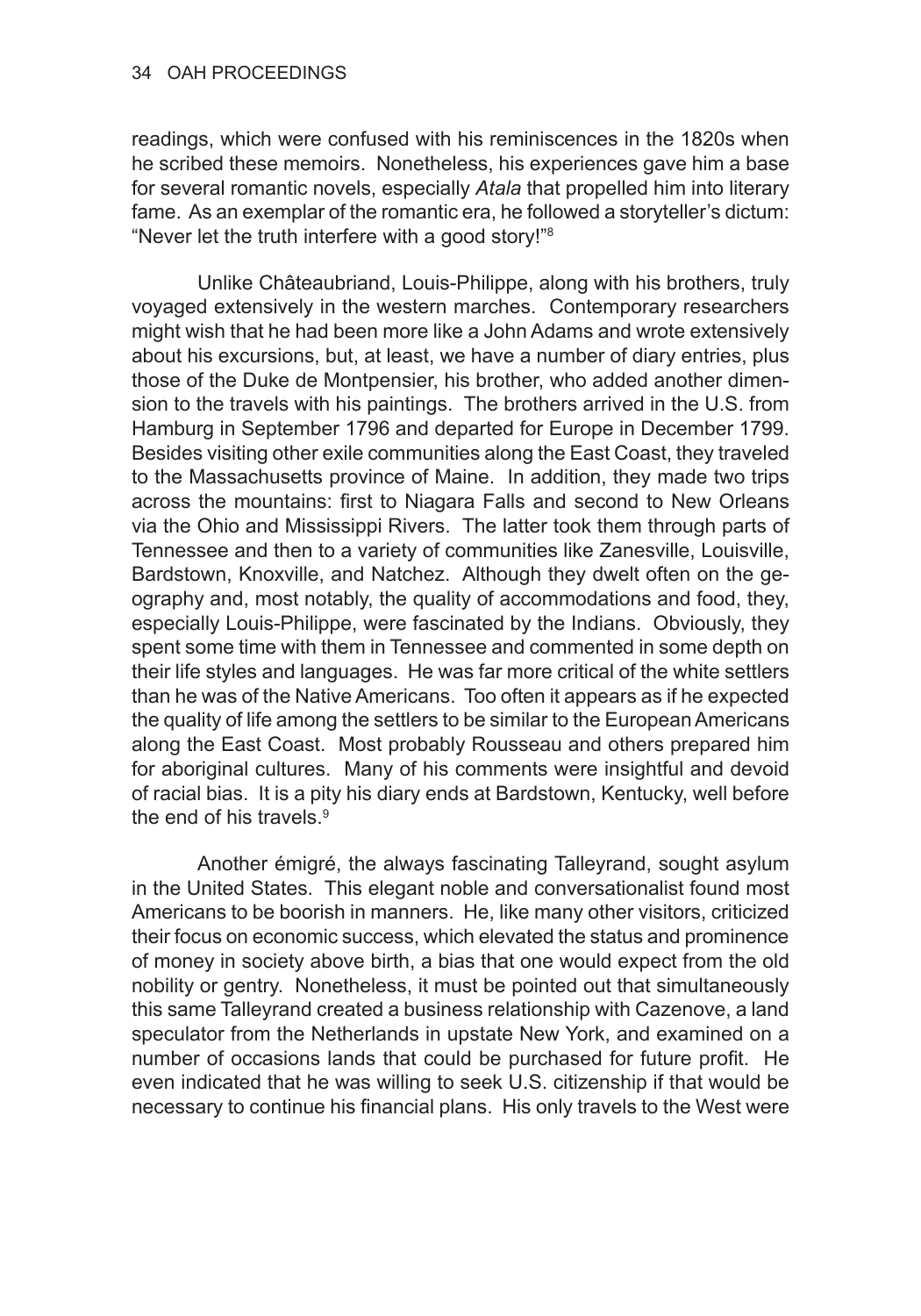to Niagara Falls with different routes for arrival and departure. His unkind and thoughtless words about the American Republic denounced both the Indians and the white settlers as primitive.10

Several exiles traveled to the West for another reason, that is to prepare studies or inquiries about the new and fascinating United States. The Duke of La Rochefoucauld-Liancourt, originally a supporter of the Revolution and confidant of Louis XVI, traveled extensively throughout the States and produced an eight-volume account of his journeys. Constantin-François Volney, a noted French intellectual whose extensive travels already included the Middle East and North Africa, escaped the radical stages of the Revolution by exile in America.

The inquisitive Volney became acquainted with U.S. scientific greats through his membership in the American Philosophical Society, one of Benjamin Franklin's contributions to American intellectual culture. Whether or not with the encouragement of this organization, he traveled extensively in the West, i.e., beyond the Allegheny Mountains. The result was his *Tableau du climat et du sol des États-Unis*. It has been acclaimed the first significant work in geography on the United States, whose twentieth century edition exceeds four hundred pages. It is indeed remarkable, not only as a work of geography, but also of geology and anthropology. Soil, climate, minerals, rocks, vegetation, indigenous peoples and customs and languages, all of these are the foci of his efforts. After his arrival in the U.S. in 1795, he traveled to Monticello to visit that great American intellectual, Thomas Jefferson. From there he traversed the Appalachians and reached Vincennes on the Wabash River in modern Indiana. His return to the East took him past Niagara Falls. Throughout the journey, he remained perceptive, indeed inquisitive, always attuned to the differences in physical geography, and always willing to avoid pre-judgment on the worth or status of the soil vis-à-vis the European continent. Actually his most bitter comments were directed towards Americans in 1798 during the height of the XYZ Affair and the resulting undeclared war with Directory France. This scientist and linguist, who wrote more than a dozen scholarly works, found the United States and especially its West, as fertile grounds for intellectual inquiry. Most of this published work demonstrates easily that fascination of his inquisitive and thought-provoking intellect.<sup>11</sup>

A different kind of inquisitiveness that motivated another exile can be seen in the activities of the Duke of La Rochefoucauld-Liancourt who had inherited his first title (or name, i.e. La Rochefoucauld) upon the execution of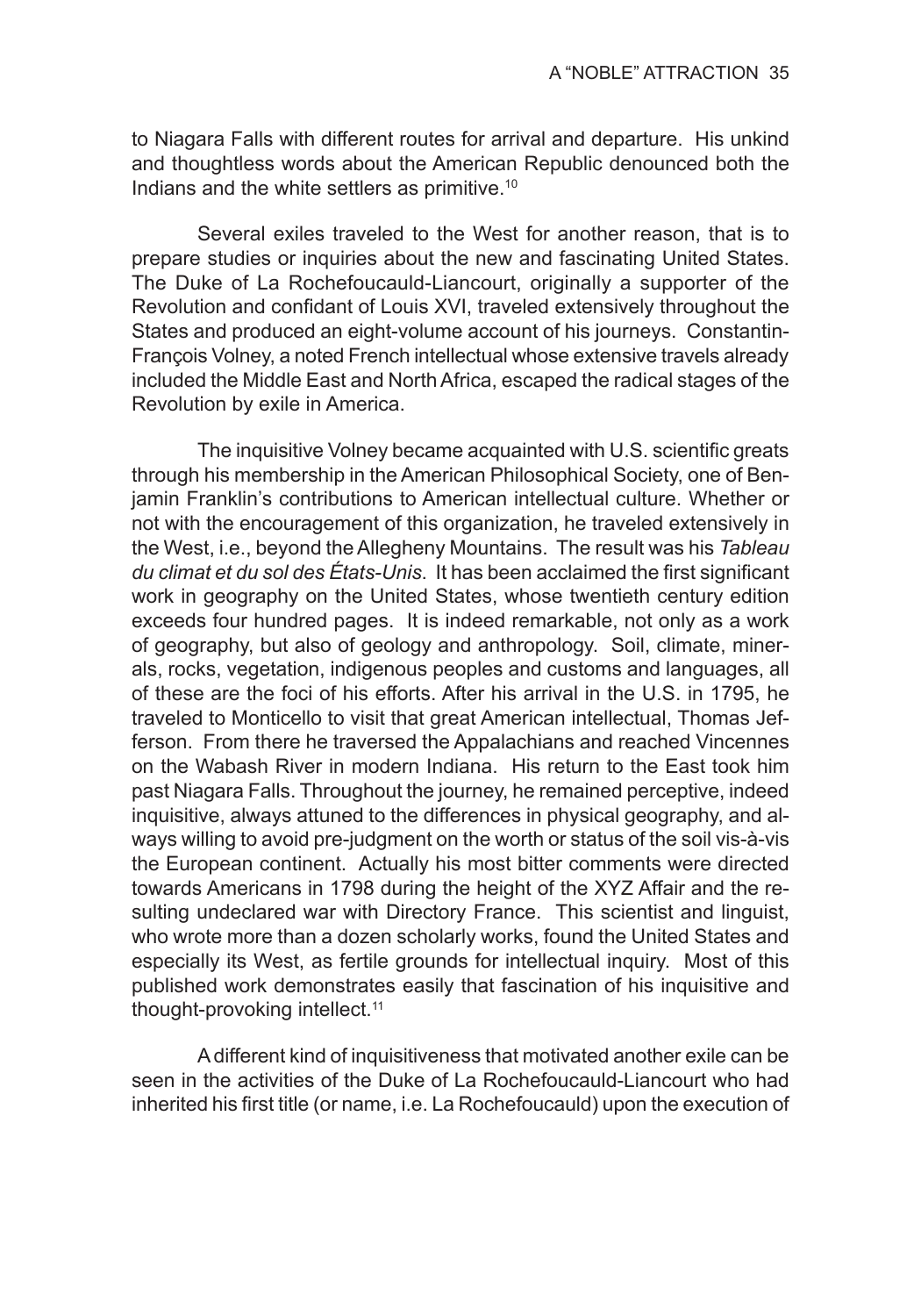his more distinguished first cousin during the Reign of Terror. This somewhat strange humanitarian barely escaped the radical excesses of the Revolution and arrived in the United States with little money, only a few personal possessions, and his dog.12 He centered his American life on Philadelphia, but psychologically his estranged condition necessitated additional activity. To spend time with intellectual and conversational delights like Talleyrand and Moreau de St.-Méry, as well as the distinguished Philadelphian Benjamin Chew, was enjoyable but not sufficient. He decided to "see" the new republic and avoid as he said "boredom." The result was an eight volume *Voyages,* a fascinating and sometimes compelling study that guided him through many of the original states and beyond the Appalachians and even to Canada (where he experienced significant bureaucratic problems). As stated earlier, he visited the émigré community of Azilum in Pennsylvania and later that of Gallipolis in Ohio. In both, he predicted problems in part because of settler inability to work closely with neighboring anglophones. He appears to have had some understanding of culture and interpersonal relationships. His perspicacity could be extended to upstate New York where he also encountered exiles.<sup>13</sup>

A third group of exiles that traversed the Appalachians were the priestly exiles that looked upon the United States as an asylum from the Revolution in France. The Civil Constitution of the Clergy and the Clerical Oath Decree, combined with the dissolution of monasteries substantially adjusted, if not undermined the canonical, religious structure in France. As a result, several Sulpician priests traveled to Baltimore where their new apostolate was the establishment of a seminary under the first Catholic bishop of the U.S., John Carroll. In a diocese of some 50,000 adherents who inhabited the diplomatically established boundaries of the new republic, he understood the need to establish a proper institution to train new clerical leaders. In the first few years of the 1790s, several dozen clergymen arrived and many of them decided to remain rather than return to France, unlike the clerical exiles in the United Kingdom.14 Among these arrivals were Gabriel Richard, Benoît Flaget, and Étienne Badin.

Gabriel Richard disembarked at Baltimore and began his American ministry at St. Mary's Seminary. Shortly thereafter he was attracted to missionary work in the Northwest Territory, first at Vincennes and then by 1798 at Detroit, recently released from British control by terms of Jay's Treaty. Both communities in the 1790s maintained a strong French flavor, but with the growing predominance of the anglophone population, he identified himself with his new home in the Great Lakes region and became fluent in English.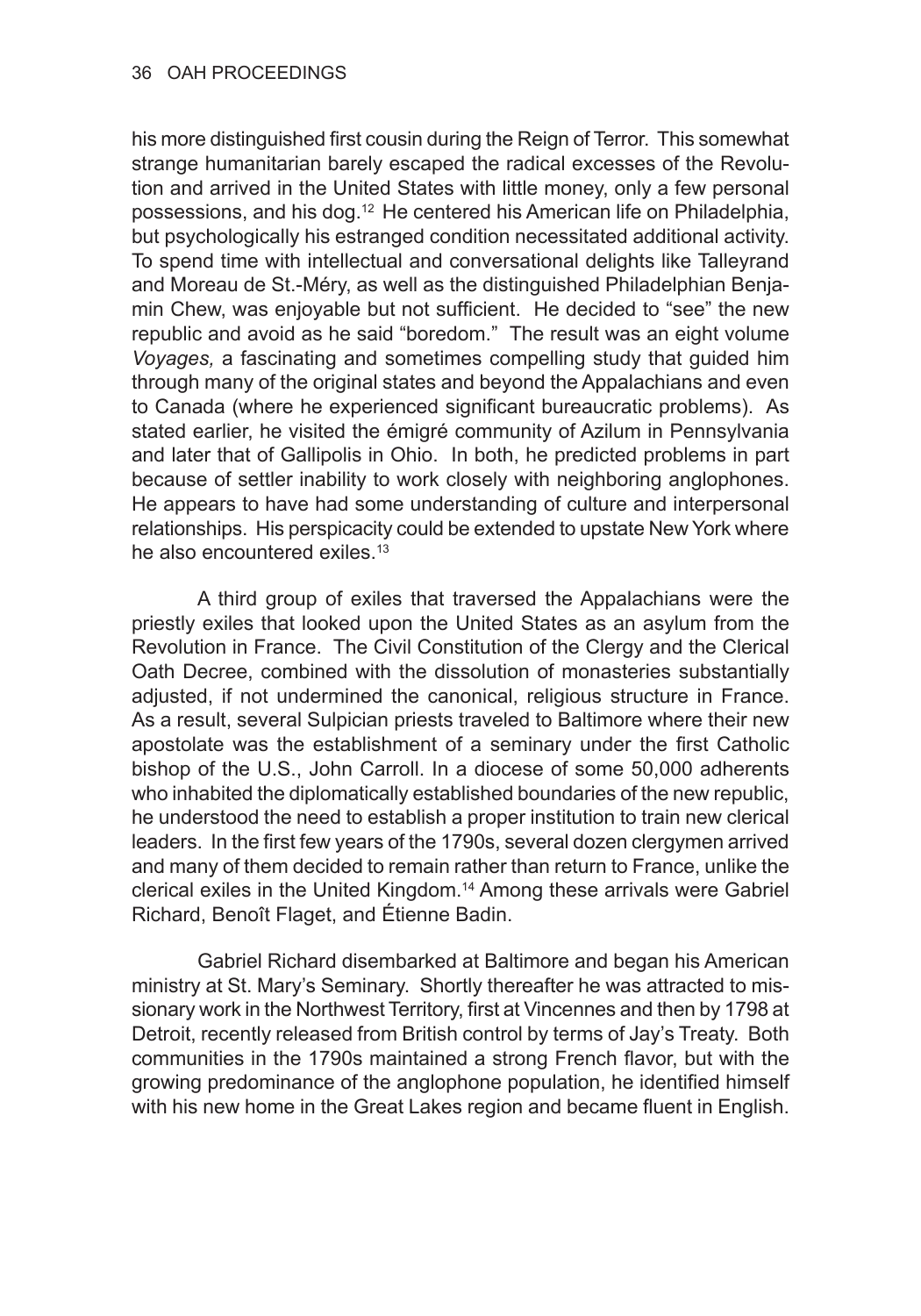He gained the admiration of many, especially because of his indefatigable efforts in reviving the city after the great fire that destroyed it in 1805. His embrace of the American spirit, especially that of religious toleration, included a friendly relationship with the Presbyterian minister, John Monteith, with whom he founded the Catholepistimiad, the forerunner of the University of Michigan. In addition, as the western population increased substantially in the 1820s, Michigan was designated by the national Catholic leadership as another diocese with Richard as its bishop. Only his unfortunate financial problems appeared to have prevented papal approbation. He died during a cholera outbreak in 1832 without the honor of episcopal consecration.<sup>15</sup>

One of Richard's fellow exiles, another Sulpician, was Benoît (or Benedict) Flaget, who after a short visit in Baltimore pursued his vocation as a missionary in the West, first in Vincennes. By 1810, he was unwillingly appointed as the first bishop of Bardstown, Kentucky. So distraught was he at this episcopal elevation that he returned to France for succor from his Sulpician superior, Jacques Émery (the same superior who sent the Sulpicians earlier to Baltimore) who evidently encouraged him to accept the honor and its attendant responsibilities. He held this office for more than four decades, in spite of several additional efforts to resign, by which time the diocese was transferred to Louisville, the newer and larger community of the diocese. Perhaps, it should be pointed out that Bishop Flaget was assisted by a fellow exile, Jean David, who joined him in his missionary activity and became the coadjutor-bishop in 1819.16

The most fascinating of these exiles is Stephen Theodore Badin who came to the U.S. late in his seminary studies and was honored as the first priest to be ordained by Bishop Carroll in Baltimore. He was not like a colleague, Nicholas Delvau, who was involved in a paternity suit and later excommunicated. Badin's ministry stretched from Vincennes, Indiana to the Michigan Territory where he appeared to have worked inexhaustibly among the Indians and then to Ohio where he briefly exercised his ministry including Canton at St. John the Baptist Parish.17

Other French clergymen followed the paths of these more famous counterparts. For example, Jean Rivet proselytized in Vincennes until 1813 and Antoine Salmon carried his Christian message to Bardstown until he died in a snowstorm in 1798. Some like Michel Barrière began their North American religious work in the U.S.Band in his case in KentuckyBbefore continuing his ministry in francophone Louisiana. Language for him apparently as for others was a significant barrier. Not all developed the fluency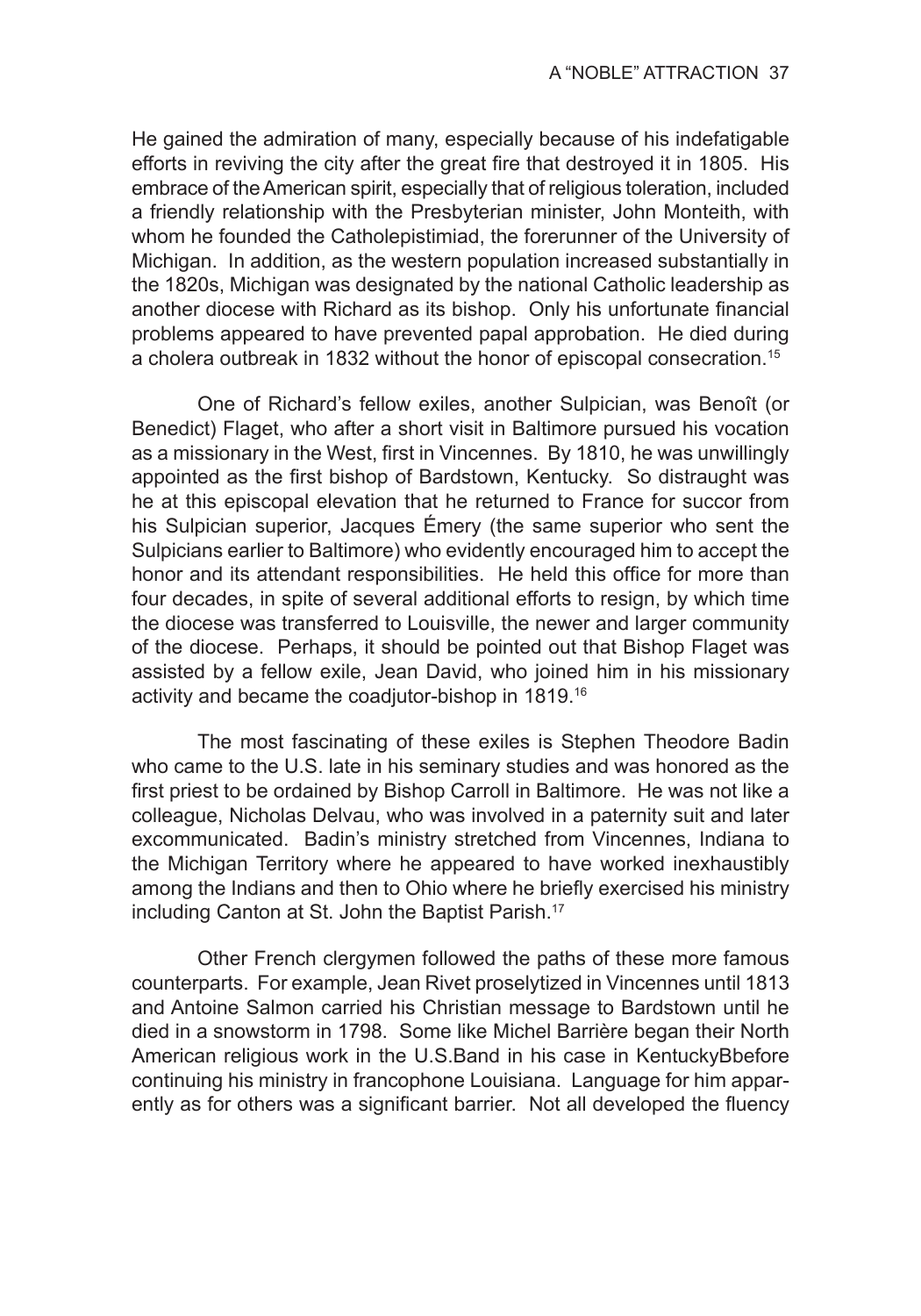of Richard or Badin. A final note must include Simon Bruté, another clerical exile, whose career was crowned with the bishopric of Vincennes. The work of these clerics added immeasurably to the nascent Catholic Church in the United States so carefully nourished by John Carroll, a scion of one of the most influential families of late colonial Maryland and the early Republic whose sacerdotal studies for the Jesuit order took him to France well before the U.S. Revolution.18

Apparently, the trans-Appalachian West had some attraction for those escaping various stages of the French Revolution. It is still worth examining the effects that these encounters had on personages like Louis-Philippe and Talleyrand. The former came to respect many aspects of American life and the latter usually expressed disdain and contempt for the nation that gave him asylum and even supported the undeclared war with the United States from 1798 to 1800. The writings of Louis-Philippe, Volney, and La Rochefoucault-Liancourt add immensely to an understanding of the early Republic and in this case of the early "West" as it was defined contemporaneously. And finally, some exiles added substantially to the religious life of the region through their missionary work and spiritual leadership. While the transitory, French visitors have enlightened future generations about the life styles of early Republic, devoted religious leaders strongly influenced the course of Catholicism and pioneer religiosity. The West was indeed a magnet–for some it held them "in place" and for others it provided a temporary relief from which they were to pull back or "escape" to *la douce France*.

## **NOTES**

1. For a substantial treatment of these émigrés, consult Kirsty Carpenter, *Refugees of the French Revolution: Émigrés in London, 1789-1802* (New York: St. Martin's Press, 1999).

2. Fernand Baldensperger, *Le mouvement des idées dans l'émigration française, 1789- 1815* (Paris, 1924; reprinted by Burt Franklin, 1968) I: 105. For an introduction to the émigrés in America, consult the following works: Frances Sargeant Childs, *French Refugee Life in the United States, 1790-1900* (Baltimore: Johns Hopkins Press, 1940); Durand Echeverria, *Mirage in the West: A History of the French Image of American Society in 1815* (New York: Octagon Press, 1966); Bernard Faÿ, *L'Esprit révolutionnaire en France et aux États-Unis* (Paris: Librairie Ancienne Édouard Chamption, 1925); Howard Mumford Jones, *American and French Culture* (Chapel Hill: University of North Carolina Press, 1927); Roger Kennedy, *Orders from France: The Americans and the French in a Revolutionary World, 1789-1820* (New York: Knopf, 1989); J.G. Rosengarten, *French Colonists and Exiles in the United States*  (Philadelphia & London: Lippincott,1907); and Anne Catherine Bieri Hébert, "The Pennsylvania French in the 1790s: The Story of Their Survival" (Ph.D. diss., University of Texas at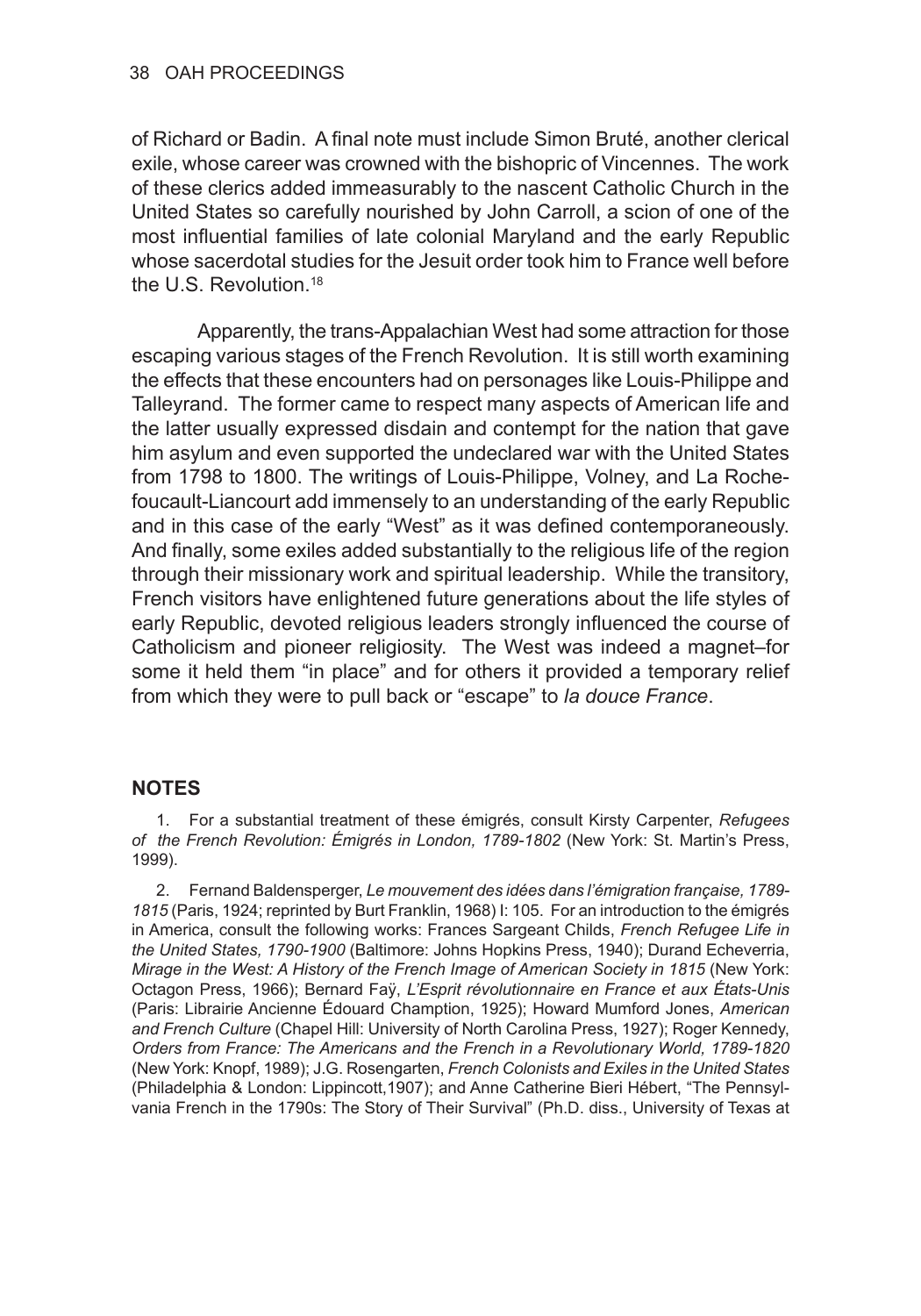Austin, 1981). It should be noted that the émigrés arrived after the census of 1790 and most departed before that of 1800. Also, it is usually difficult to distinguish in American sources between exiles from France and those from Saint-Domingue.

3. For more information about Azilum, read Rosengarten, *French colonists*, and Childs, *French Refugee Life*.

4. La Rochefoucauld-Liancourt, *Voyage dans les États-Unis d'Amérique*, was translated into English as *Travels through the United States of America* (London: DuPont [etc.] 1800). This paper uses the latter edition.

5. With the exit of most of the exiles from Azilum, the settlement fell into disrepair quickly. Today, only an historical marker recognizes it existence.

6. La Rochefoucauld-Liancourt, *Travels*, I: 168-169.

7. Claude-François Adrien, Marquis de Lezay-Marnésia, *Lettres écrites des rives de l'Ohio* (Fort Pitt & Paris, An IX [1801]) in *Nineteenth -Century Literature on Microcards* (Louisville, KY: Lost Cause Press, 1956) was written in the early 1790s.

8. René de Châteaubriand, *Travels in America, trans. Richard Switzer* (Lexington, Ky., 1969) is really a collection of thirty years of reading. Many of the places he claims to have visited in 1791 did not exist in the United States of 1791. It is also useful to peruse his *Mémoires d'outre-tombe* (Paris: Gallimard, 1951), especially "Livre septième."

9. Louis-Phillippe, Duke of Orléans, *Diary of my travels in America*, trans. Stephen Becker (New York, Delacorte Press, 1977). This work also includes the diary of the Duke de Montpensier and copies of several of his paintings.

10. To assess his American sojourn, consult first Charles Maurice deTalleyrand, *Mémoires, 1754-1807*, ed. Paul-Louis Couchoud & Jean-Paul Couchoud (Paris: Plot, 1957), especially Chapter VII. Also examine *Talleyrand in America as a Financial Promoter, 1794-96: Unpublished Letters and Memoirs*, trans. and edit. Hans Huth and Wilma J. Pugh (Washington, DC: U.S. Government Printing Office, 1942) and Michel Poniatowski, *Talleyrand aux États-Unis, 1794-1796* (Paris: Perrin, 1976).

11. Constantin-F. Volney, *Tableau du climat et du sol des États-Unis* (Paris, 1803); also published in English as *A View of the Soil and the Climate of the United States of America* in 1804 by C. B. Brown and reprinted in 1968 in London by Hafner Publishing Company. In order to assess the significance of his work, read Anne Godlewska, "Geography under Napoleon and Napoleonic Geography," *Proceedings, Consortium on Revolutionary Europe* (1989), I: 281-302.

12. To become acquainted with La Rochefoucauld-Liancourt's personality and motivations, read *Journal de voyage en Amérique et d'un séjour à Philadelphie*, ed. Jean Marchand (Paris, [n.d.]), 125-131.

13. For example, consult La Rochefoucauld-Liancourt, *Voyage*, I:288-9.

14. See especially *The John Carroll Papers*, ed. Thomas O'Brien Hanley, S.J. (Notre Dame, IN.: University of Notre Dame Press, 1976), I: 464-5. For a useful biography of the first American Catholic bishop, read Annabelle M. Melville, *John Carroll of Baltimore: Founder of the American Catholic Hierarchy* (New York: Charles Scribner's Sons, 1955). For a study of the priestly exiles in England, consult Dominic Aidan Bellenger, *The French Exiled Clergy in the British Isles after 1789* (Bath, England: Downside Abbey, 1986).